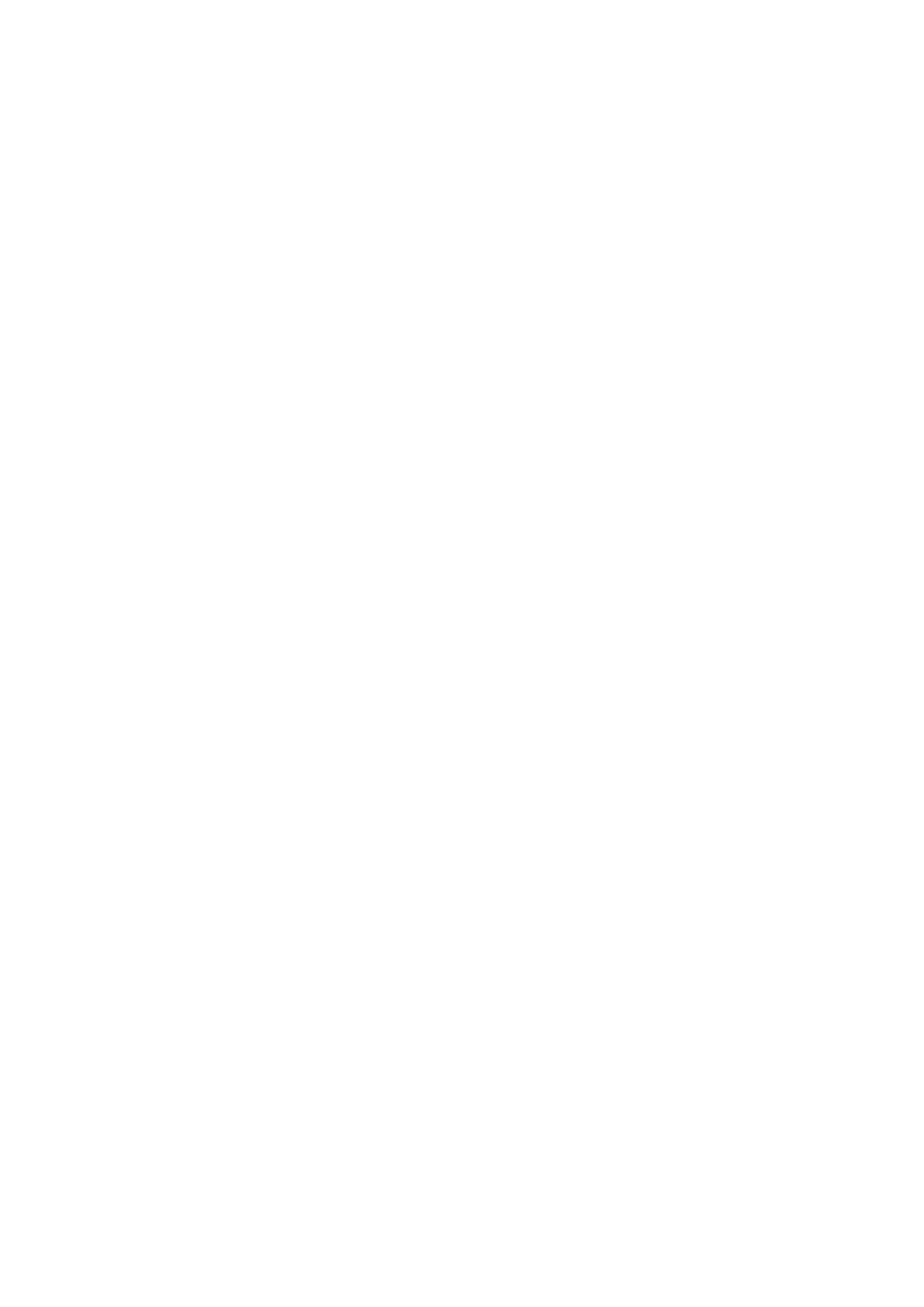- L establishing any operational conditions or limitations on the use of the aerodrome that arise from the aerodrome design or the facilities or services provided at the aerodrome; and
- LL notifying the AIS of the aerodrome data and information specified in this AC for publication in the 31\*\$,3; and
- LLL the accuracy and timeliness of that data and information forwarded to AIS for promulgation; and
- LY notifying the AIS of any changes to the aerodrome data and information including any changes to the runway declared distances or effective operational lengths (EOL); and
- Y notifying the AIS without delay of any condition or defect at their aerodrome that may affect the safe operation of aircraft. Such notification is required for the issue of a NOTAM; and
- YL providing the AIS with an annual declaration that the aerodrome data and information published in the 31\*\$,3 for their aerodrome is accurate; and
- (c) a declaration that the person nominated in (b) has the capability and will undertake the responsibilities detailed in (b); and
- (d) a statement about the availability of the aerodrome, that is, "Public use" meaning available for general use without the prior agreement of the aerodrome operator, or "Private use", meaning available only with the prior agreement of the aerodrome operator.

*All data and information forwarded to the AIS for promulgation must be accompanied by a declaration signed by the person nominated in paragraph (b) stating that the data and information is accurate.* 

The aerodrome data and information will be deleted from the 31\*\$,3 if the aerodrome operator or the nominated person fails to provide the AIS with the required information and declarations or if the nominated person fails to notify the AIS of any changes to the aerodrome data and information including significant changes that should have been promulgated by NOTAM.

## **5 Data and information to be notified**

The aerodrome data and information to be provided to the AIS for publication in the AIP is:

- (a) for International aerodromes as listed in ICAO Annex 15, Appendix 1, paragraph 2.2; and
- (b) for domestic aerodromes as listed in Appendix 1 of this AC.

## **6 Runway effective operational lengths**

The most critical data to be provided to the AIS for promulgation is the runway EOL based on the design take-off climb and approach obstacle limitation surfaces. The safe operation of aircraft is dependent on the accuracy of the promulgated runway EOL. Appendix 2 of this AC provides guidance and methods for establishing the EOL for runways serving aeroplanes at or below 5700 kilograms MCTOW. The EOL for other runways should be calculated using surveyed data to identify any obstructions that have to be taken into account.

## **7 Aerodrome obstacle information**

**7.1** Under ICAO Annex 4, Aeronautical Charts, the state (CAA) is required to ensure the availability of aerodrome obstacle information to enable aircraft operators to comply with the operating limitations of their aircraft.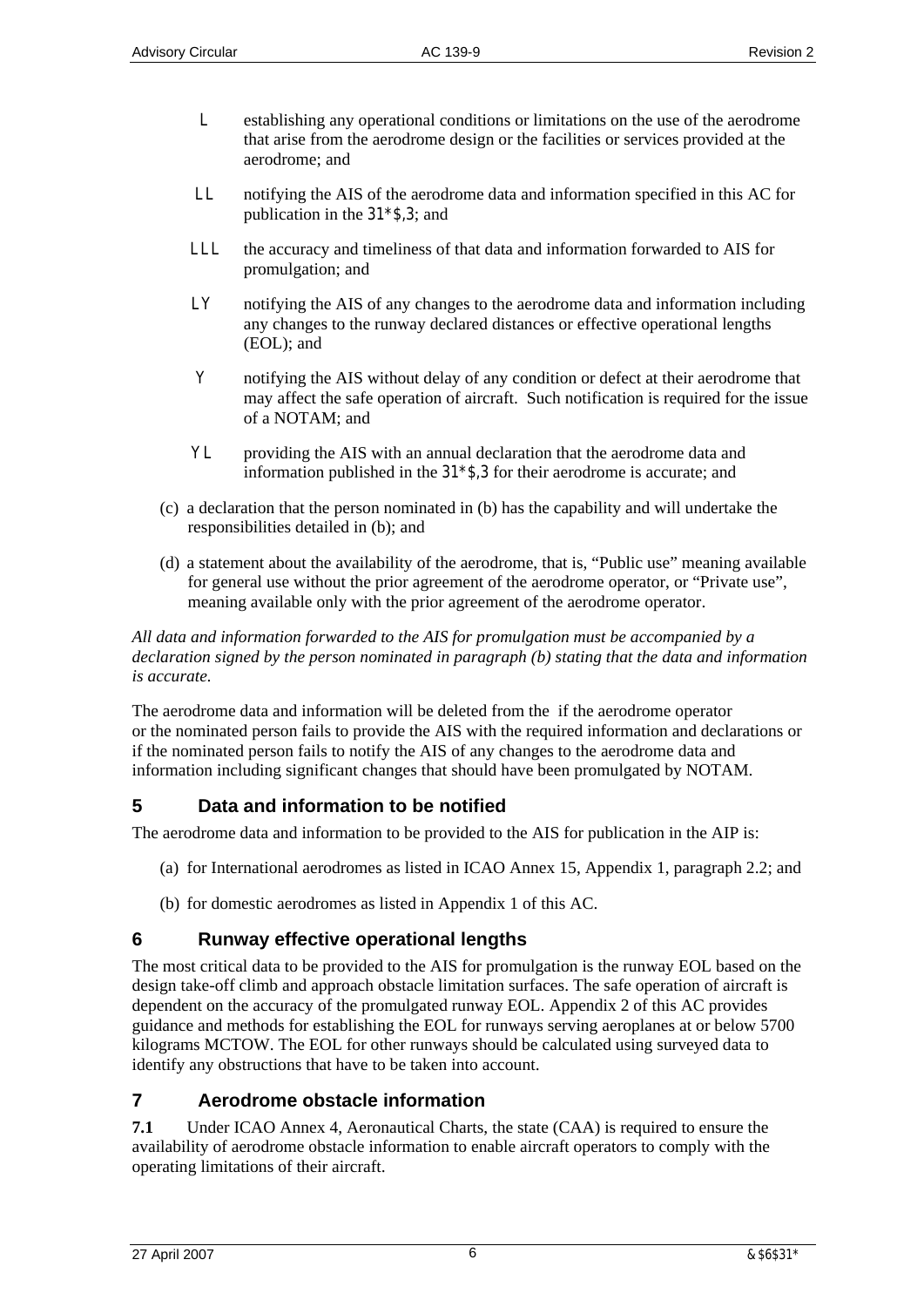**7.2** Significant obstacles in the take-off flight path area of runways regularly used by international civil aviation and any runways regularly used by Group A aeroplanes must be published by AIS as part of the AIP. Group A aircraft are those defined in CASO 4, Part 1 as being "aeroplanes capable of continued flight in IMC after failure of a critical engine at speed  $V_1$  and proceeding to a suitable aerodrome for landing."

**7.3** The aerodrome operator is responsible for providing or arranging for the provision of the necessary surveyed aerodrome obstacle data to the AIS. The survey should be conducted prior to commissioning any runway serving any Group A aircraft and thereafter at least every five years.

**7.4** The aerodrome operator must notify the AIS if there are no significant obstacles in the take-off flight path area of a runway.

**7.5** Appendix 3 of this AC contains survey instructions and data required to be provided to the AIS for the promulgation of obstacle information.

# **8 Control of obstacles**

**8.1** The effective use of an aerodrome may be influenced by natural features, trees and man– made objects inside and outside the aerodrome boundary. These may result in limitations on:

- (a) the distances available for take-off and landing;
- (b) the meteorological minima for take-off and landing; and
- (c) the payload of some aircraft types.

**8.2** The extent of the limitation depends on individual circumstances, but it is possible to significantly reduce the payload penalty by judicious obstacle removal and obstacle control.

**8.3** AC 139-10 Control of Obstacles provides advice on measures that can be taken to protect the aerodrome design obstacle limitation surfaces, the take-off flight path areas, and the PANS-OPS surfaces for instrument flight procedures**.** 

# **9 Charting of aerodromes**

All aerodromes promulgated in the PNG AIP will be shown on the applicable aeronautical charts. Other aerodromes not published in the PNG AIP will be shown on applicable aeronautical charts when the Director determines that there is a need for these aerodromes to be shown for the safety of air navigation.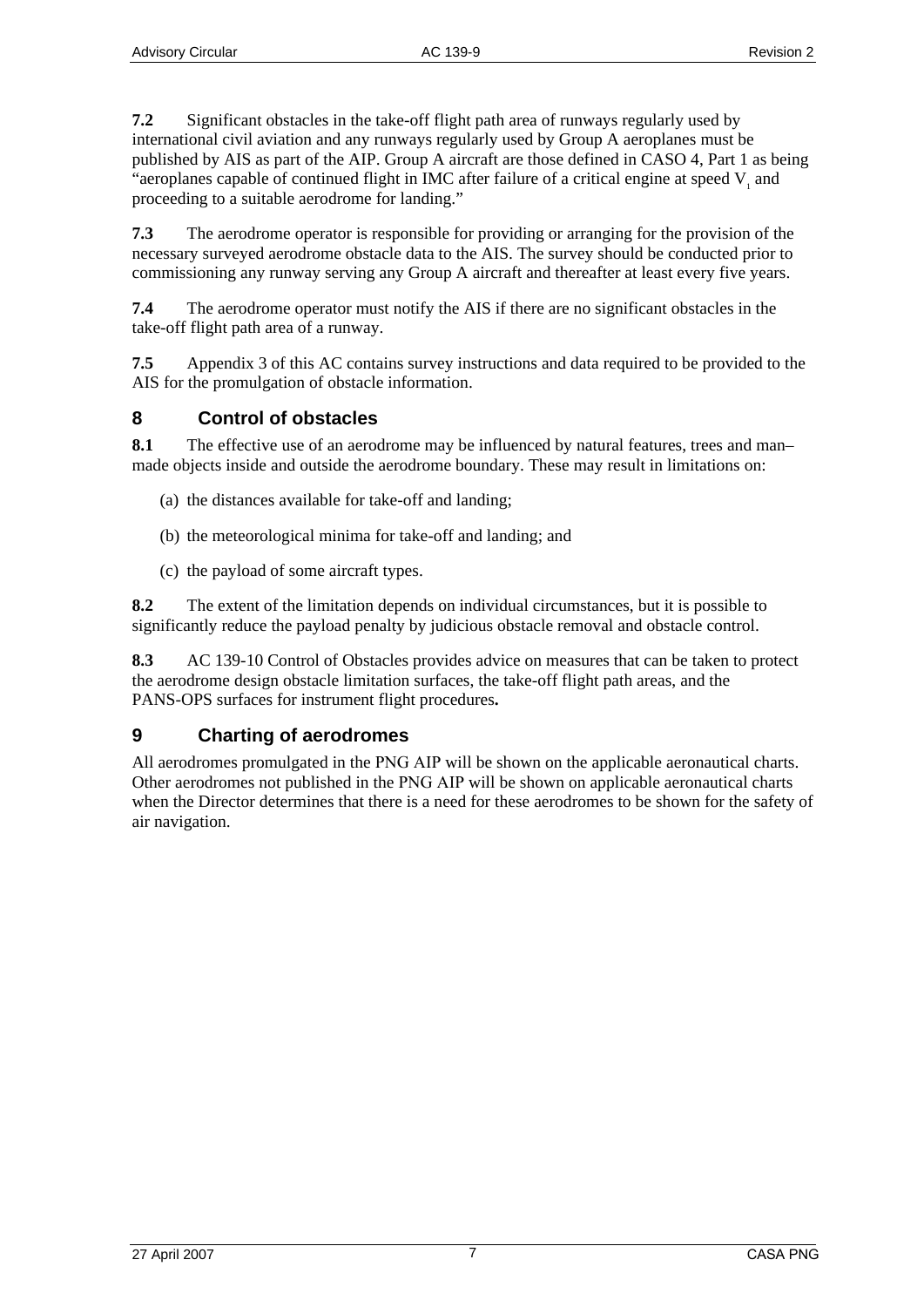# **APPENDIX 1 – AERODROME DATA AND INFORMATION**

| dimensions             | metres                                                                                           |
|------------------------|--------------------------------------------------------------------------------------------------|
| heights and elevations | feet                                                                                             |
| distances              | nautical miles                                                                                   |
| weights                | kilograms                                                                                        |
| bearings               | specified as true or<br>magnetic                                                                 |
| magnetic variation     | value for 1 January for<br>year of the survey, based<br>on the aerodrome<br>reference point      |
| coordinates            | degrees, minutes, and<br>seconds measured to the<br>nearest second                               |
| geodetic datum         | all co-ordinates referenced<br>to the WGS84 datum<br>(Chatham Islands use<br>Chatham datum 1979) |

#### **Units of measurement**

#### **1 Domestic aerodromes**

 *(L - applies to land aerodromes) (W - applies to water aerodromes)* 

The following data and information applicable to the aerodrome must be provided to the AIS for publication in the AIP:

#### **1.1 General (L&W)**

Provide contact details as follows:

- (a) name of the aerodrome;
- (b) identity of the aerodrome operator;
- (c) postal address of the aerodrome operator;
- (d) telephone number;
- (e) facsimile number (if available);
- (f) AFTN address (if available); and
- (g) non-certificated aerodromes the name and contact details of the person nominated by the aerodrome operator to be responsible for the notification of the aerodrome data and information.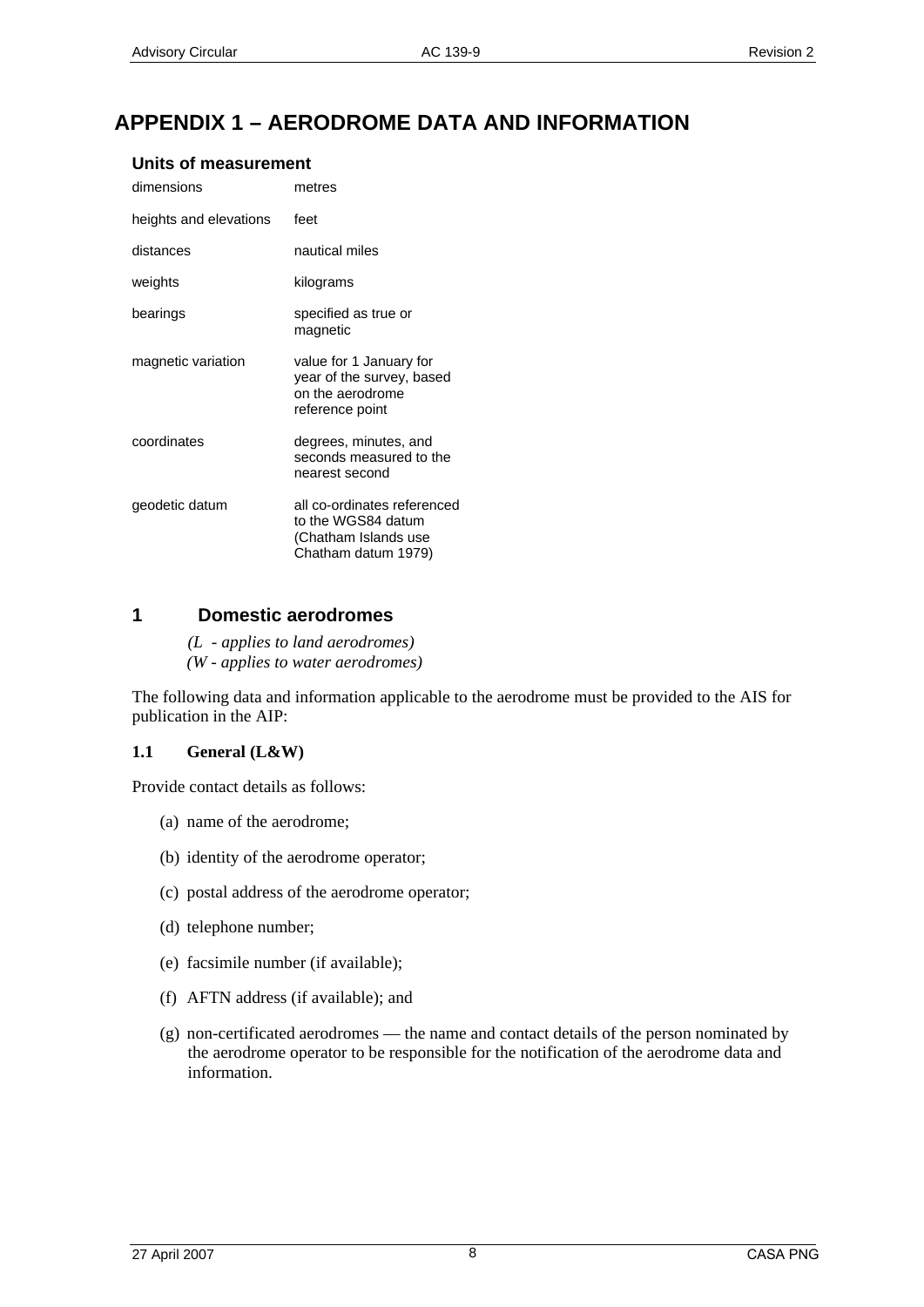#### **1.2 Aerodrome status (L&W)**

Licensed aerodrome; or

Certificate aerodrome; or

Non-certificated.

#### **1.3 Aerodrome availability (L&W)**

Licensed aerodrome — Public or private and user limitation.

Other aerodromes — declaration as public use, private use, or military.

#### **1.4 Operational conditions or limitations (L&W)**

Weight restrictions, restricted use of movement areas, non standard circuit procedures or flight paths, special weather phenomena, or any other safety matter such as parachute or glider activities.

#### **1.5 Aerodrome location (L&W)**

Allocated aerodrome location indicator (Application is to be made on form CAA 24IDA for allocation of location indicator).

True bearing and distance in nautical miles from the nearest significant reference point such as town, city or named topographical feature within 10 nm.

#### **1.6 Aerodrome Plan (L)**

The following information is to be shown on a plan of the aerodrome certified by a registered surveyor:

- (a) latitude and longitude of the aerodrome reference point in degrees, minutes and seconds;
- (b) runways
	- (i) designation, dimensions and longitudinal slopes of each runway and associated stopways, clearways, and starter extensions;
	- (ii) elevation above mean sea level (AMSL) of each runway threshold; and
	- (iii) coordinates of each runway threshold;
- (c) dimensions of each runway strip and runway end safety area;
- (d) depiction of each taxiway and apron area;
- (e) coordinates of aircraft stands (if needed for INS);
- (f) VOR check point radial and distance from the facility;
- (g) markings and lighting;
- (h) location of windsocks and whether lit;
- (i) location of the nearest telephone available for use by pilots; and
- (j) location, height (AMSL and AGL) and description of any aerodrome significant obstacle i.e. any obstacle that intrudes into any of the aerodrome obstacle limitation surfaces.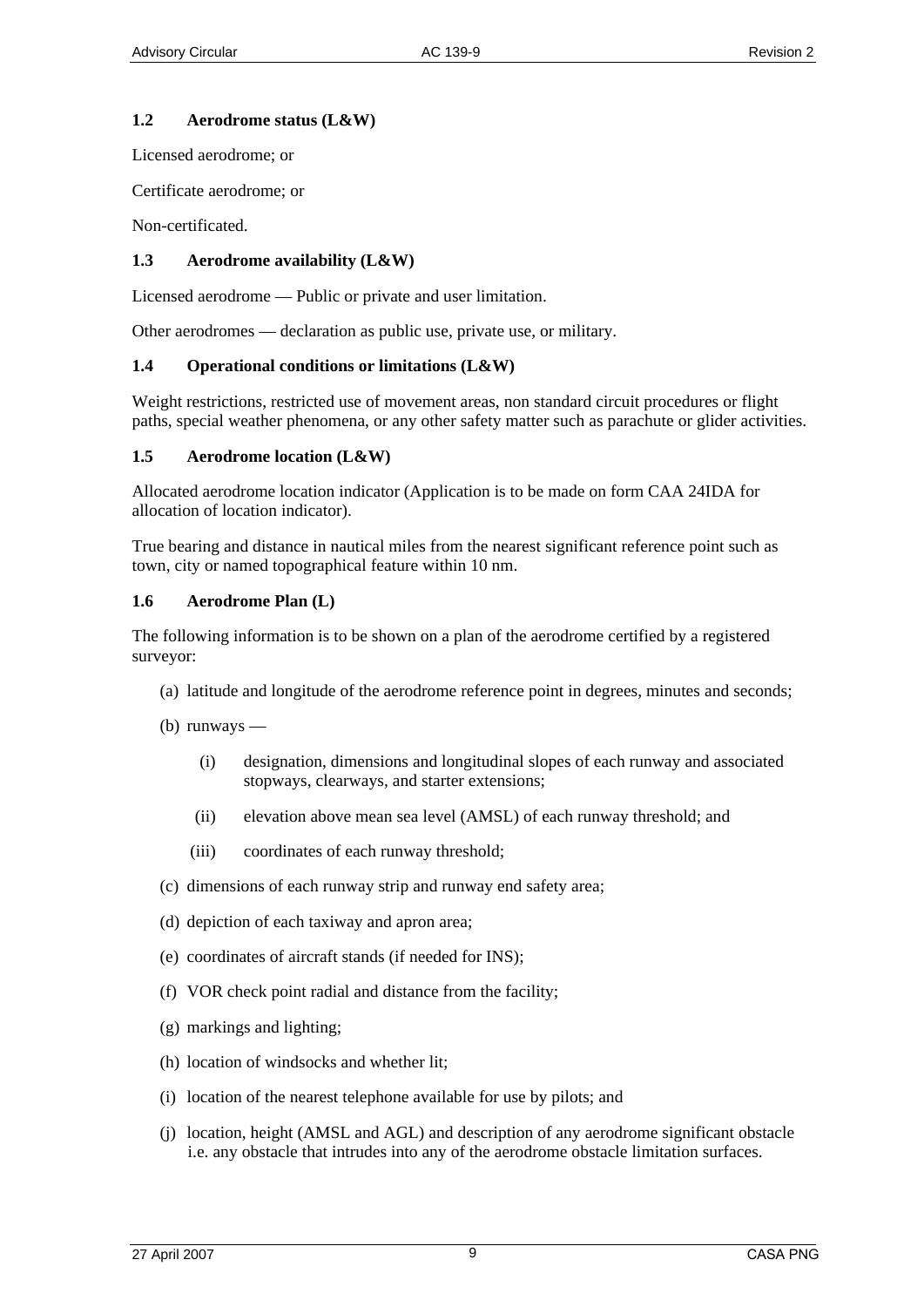#### **1.7 Aerodrome data (L)**

Provide the following data for each runway and their associated facilities:

- (a) surface of each runway expressed as concrete, bitumen, grass (firm or soft), metal (stabilised with lime, cement, or bitumen), or rolled earth;
- (b) strength of each runway expressed as the pavement classification number (PCN) for a paved surface and equivalent single wheel load (ESWL) for other surfaces;
- (c) the centre line magnetic bearing of each runway expressed in three digits to the nearest whole degree;
- (d) the effective operational lengths for each runway (refer to Appendix 2 for guidance);
- (e) the group number rating of each runway (refer to Appendix 2 for guidance);
- (f) description of the  $-$ 
	- runway lighting for each runway;
	- approach lighting for each runway;
	- visual approach slope indicator system including the glide path angle and threshold crossing height for each runway;
	- circling guidance lights, lead in light system, runway end identification lights, runway alignment indicator lights;
	- other movement area lighting, taxiway, apron floodlighting, reflectors;
	- aerodrome beacon, hazard lights;
	- lighting controls and limitations of use;
	- emergency lighting; and
	- secondary power supply and for which facilities.

#### **1.8 Aerodrome services (L)**

Details of the aerodrome services provided at the aerodrome (item (d) is optional) —

- (a) hangar space, fuel types and availability, and repair facilities normally available for visiting aircraft;
- (b) rescue fire service category and hours of attendance;
- (c) aerodrome air traffic service type and hours of operation; and
- (d) fees.

#### **1.9 Aerodrome plan (W)**

The following information is to be shown on a plan of the aerodrome in relation to the surrounding area. Dimensions are to be given in metres —

- (a) latitude and longitude of the aerodrome reference point in degrees, minutes and seconds;
- (b) the area designated as an aerodrome;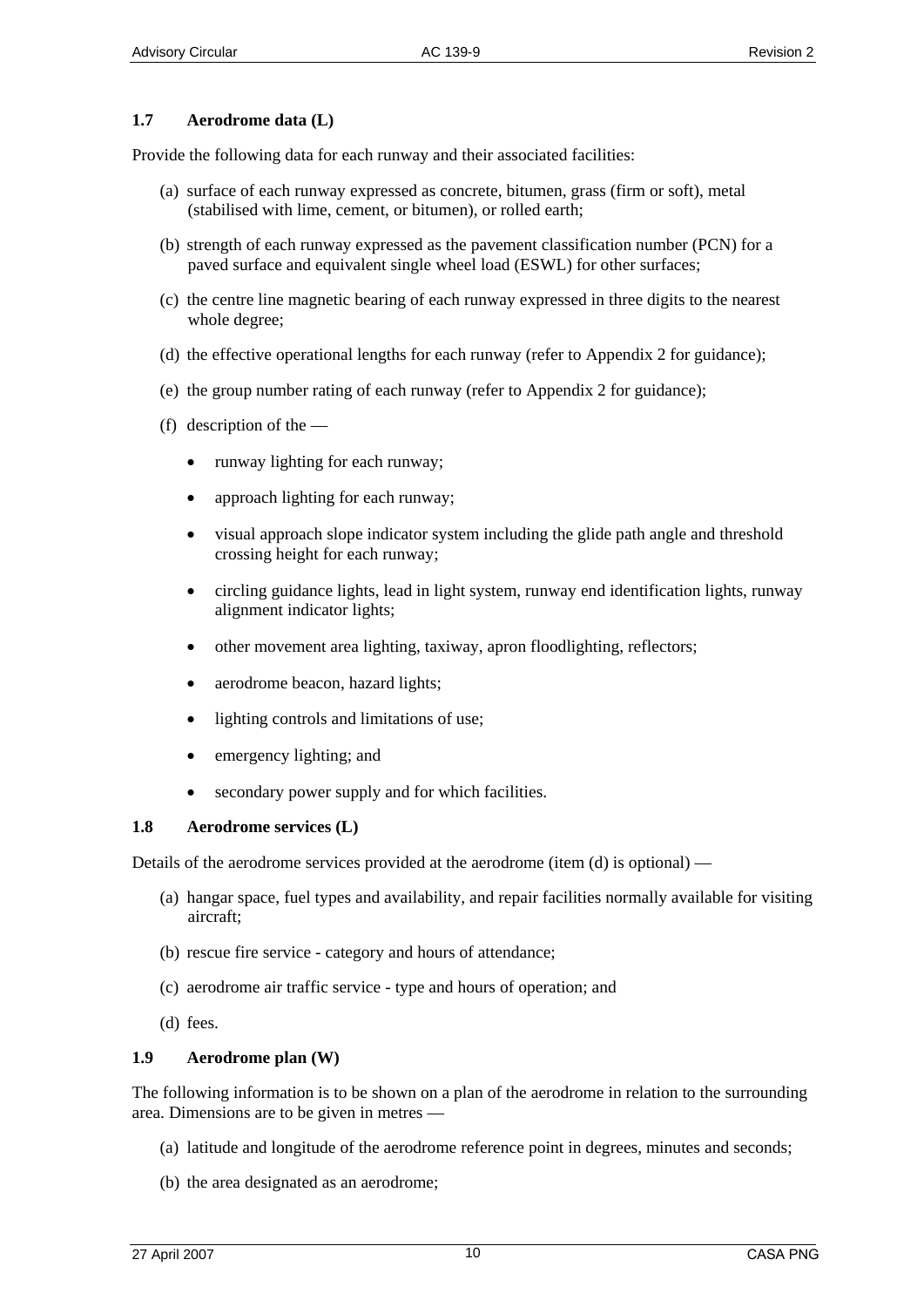- (c) dimensions of the aerodrome boundaries or water channels, or both; and
- (d) mooring and beaching facilities.

# **2 Heliport data**

#### **2.1 General**

Provide contact details as follows —

- (a) name of the heliport;
- (b) identity of the heliport operator;
- (c) postal address of the heliport operator;
- (d) telephone number;
- (e) facsimile number (if available);
- (f) AFTN address (if available); and
- (g) the name and contact details of the person nominated by the heliport operator responsible for the notification of the heliport data and information.

#### **2.2 Heliport availability**

Statement whether the heliport is available for public or private use.

#### **2.3 Operational conditions and limitations**

Maximum overall length of the largest helicopter that can use the heliport in terms of heliport design.

#### **2.4 Heliport location**

Allocated heliport location indicator (application is to be made on form CAA 24IDA for allocation of location indicator).

Latitude and longitude of the heliport touchdown and lift-off area (TALO) in degrees, minutes, and tenths.

True bearing and distance in nautical miles from the nearest significant reference point i.e. nearest town, city, or named geographical point within 10 nm.

#### **2.5 Heliport plan**

The following information is to be shown on a plan of the heliport in relationship to the surrounding area:

- (a) elevation of the heliport above mean sea level;
- (b) dimensions of
	- (i) final approach and take-off areas (FATO);
	- (ii) touchdown and lift-off areas (TALO);
	- (iii) safety areas;
	- (iv) helicopter ground taxiways;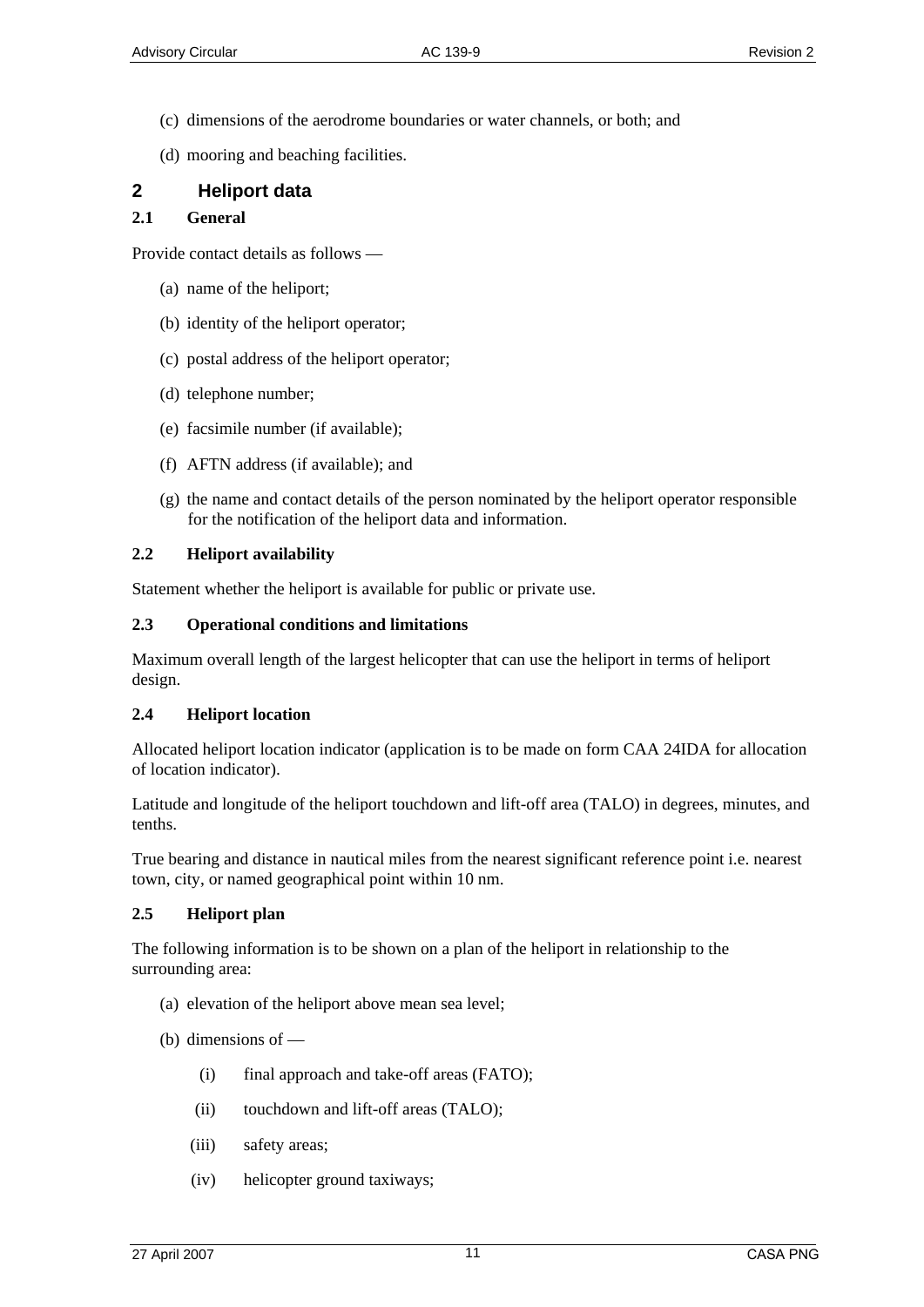- (v) air taxiways; and
- (vi) aprons;
- (c) location of a FATO and TALO in relation to a runway or taxiway;
- (d) approach and take-off climb surfaces dimensions and centre line magnetic bearings in 3 digits to the nearest degree;
- (e) markings and lighting;
- (f) location, height (AMSL and AGL) of significant obstacles, that is, any obstacles that intrude into any heliport obstacle limitation surface; and
- (g) location of windsocks.

#### **2.6 Heliport data**

Provide surface detail as follows —

- (a) FATO and TALO surface composition (grass, bitumen, concrete); and
- (b) TALO surface bearing strength expressed in kilograms.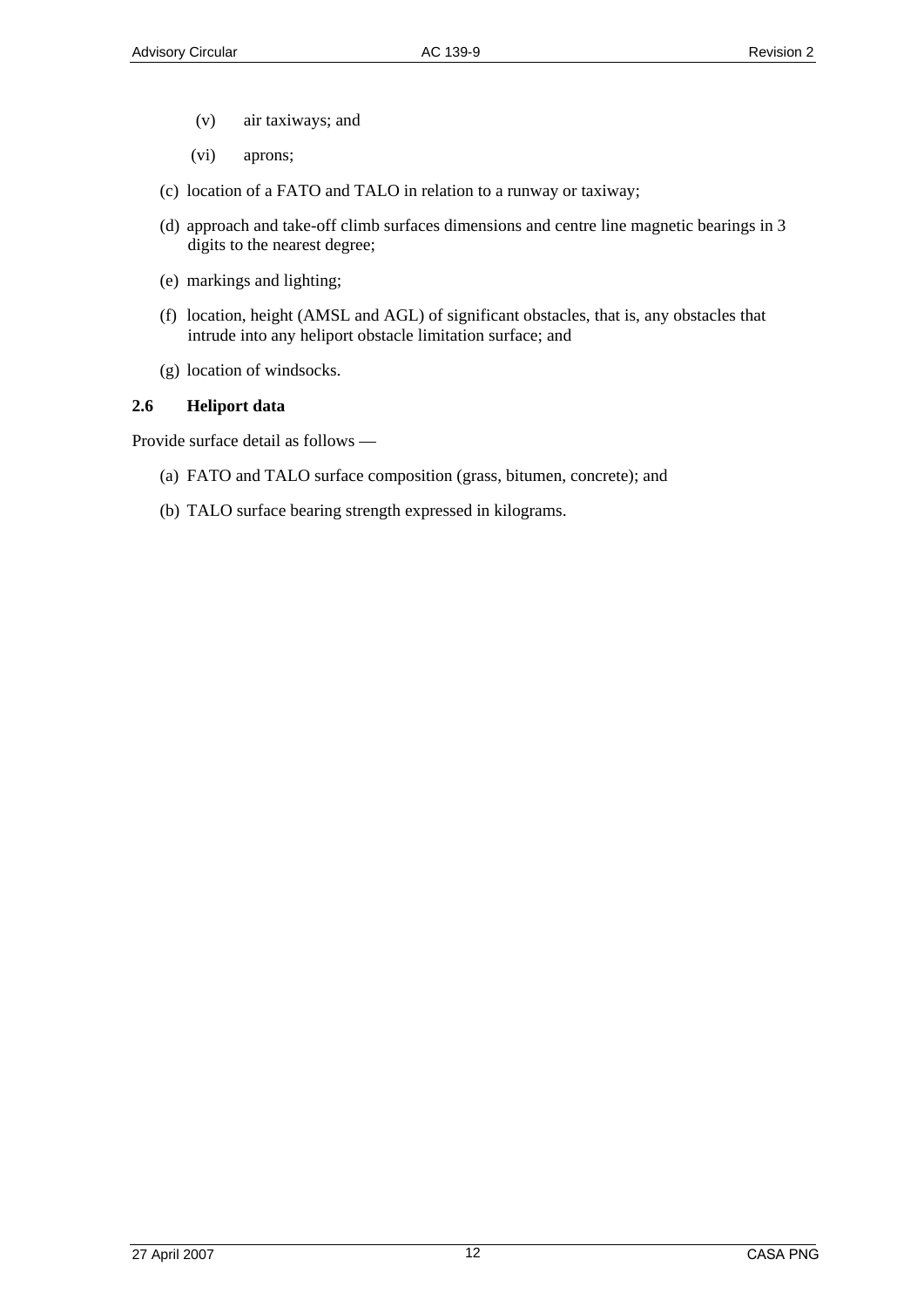# **APPENDIX 2 – RUNWAY EFFECTIVE OPERATIONAL LENGTHS**

## **1 How to determine runway EOL**

**1.1** This appendix provides guidance on the methods that can be used to determine the obstacle limitation surfaces specified for aerodromes and the calculation of runway EOL.

**1.2** An option which may be employed to determine obstacle limitation surfaces of a runway serving aeroplanes at or below 5700 kg MCTOW is a survey conducted by a qualified surveyor and this practice is not discouraged particularly if the degree of accuracy required is critical. However, runways at this level of aviation are fairly basic and obstacle limitation surfaces can be effectively determined by using the guidance contained in this AC using simple inexpensive equipment.

**1.3** The main obstacle limitation surfaces of a runway are the approach and take-off climb surfaces which extend off the ends of a runway. This AC concentrates on these surfaces but the techniques and formulas can be adjusted and used to determine other specified obstacle limitation surfaces.

**1.4** Accurate information has to be declared about the various physical distances available for the landing and take-off of aeroplanes. A way of doing it is laid out in the following steps starting from basic principles.

**STEP 1.** Establish the location of the origin of the obstacle-free approach or take-off fan. The origin is coincidental with the end of the runway strip as shown in figures 1 and 2 below.

The origin level is taken as being the same as the highest point along the origin line.

Figures 1 and 2 also illustrate the dimensions of the approach/take-off fans as specified in AC139-7 aerodrome design.

*None of the following drawings are to scale* 







Figure 1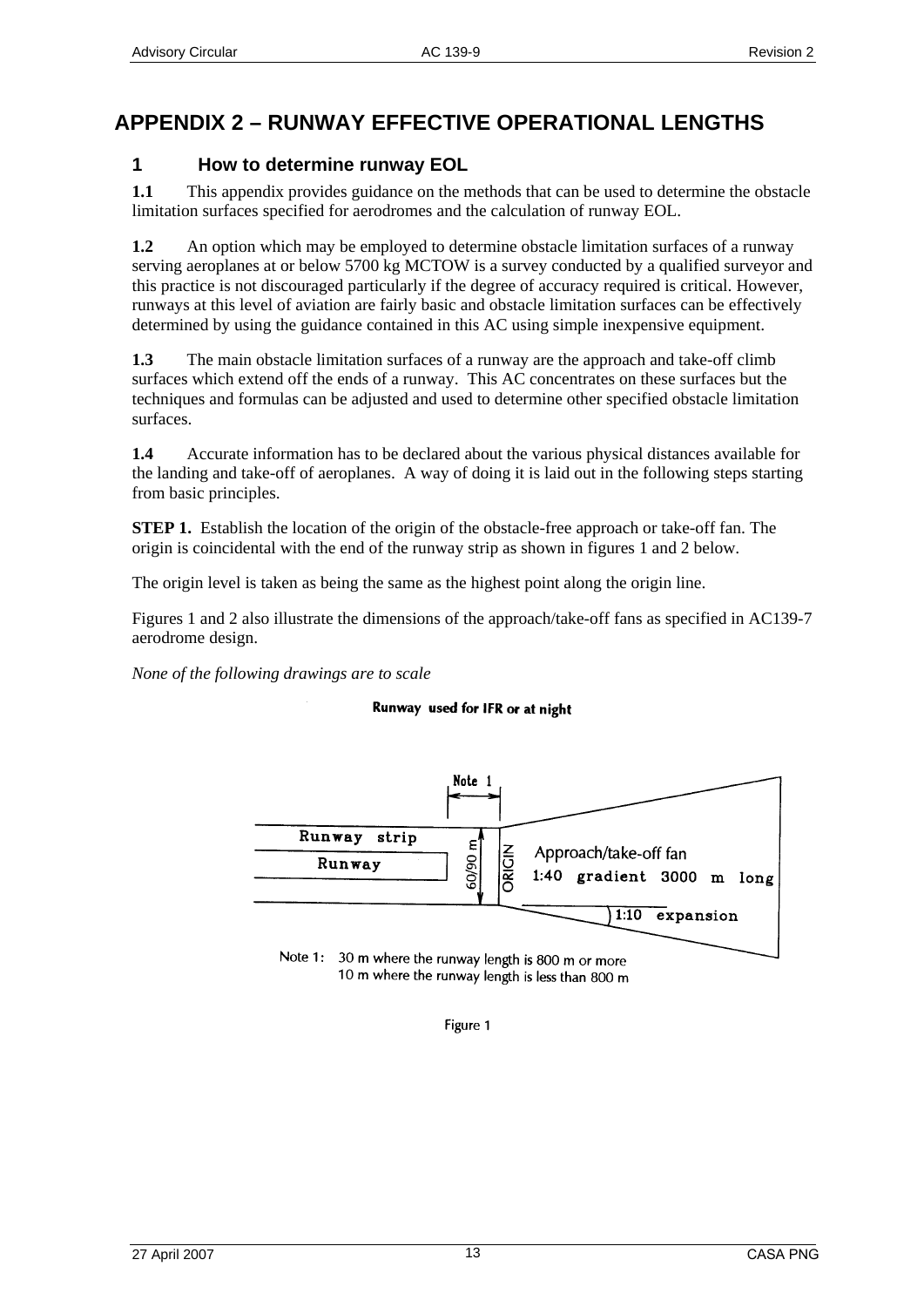Runway used in daylight VFR



Figure 2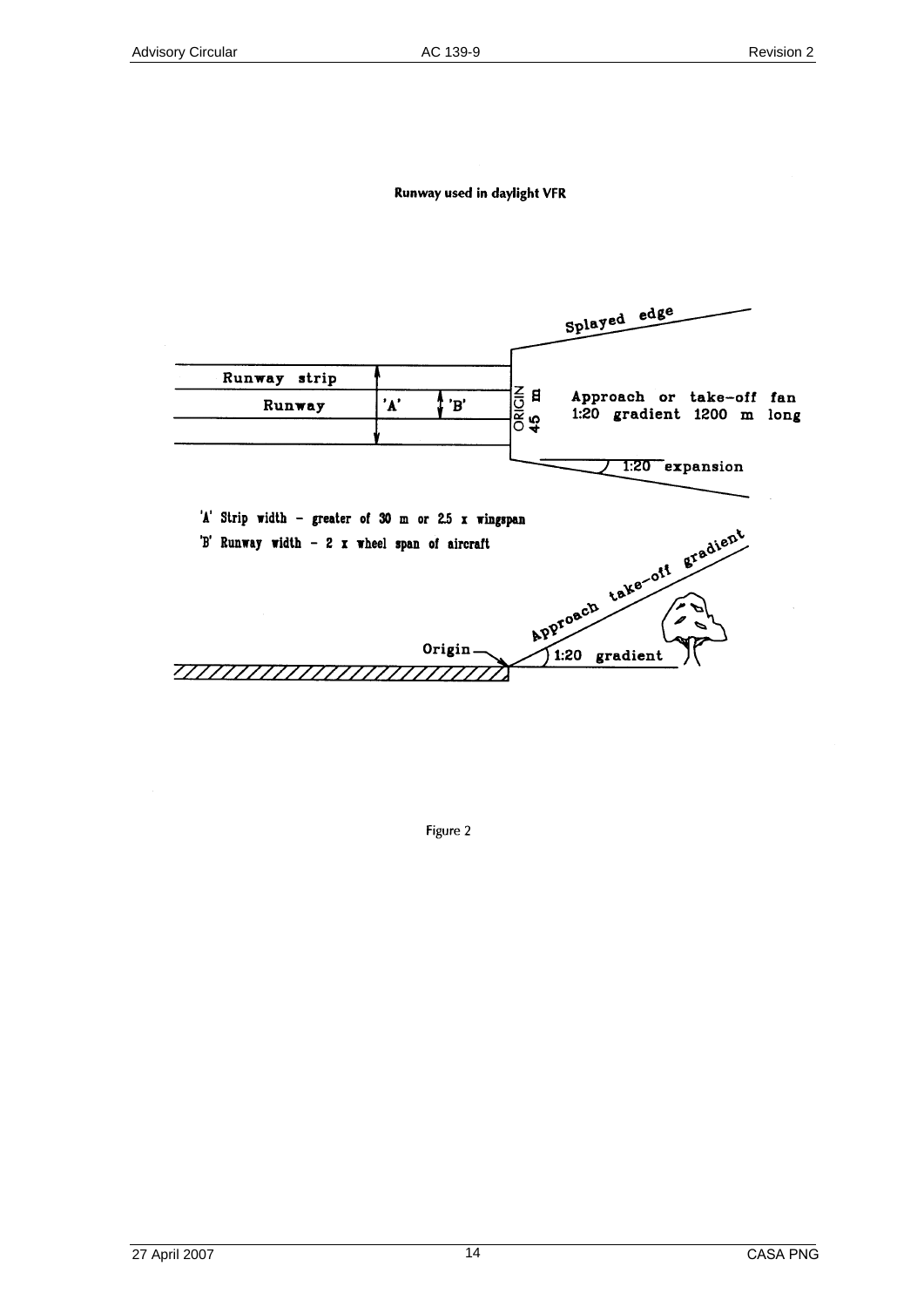**STEP 2.** Establish the location of the approach or take-off fan edges. The following illustrates a method of determining where the splayed sides of a fan lie; and therefore what trees or obstacles may be within the fan area.

- (a) Place 1st flag at the corner of the origin.
- (b) Walking away from the runway, place 2nd flag 10 m for IFR or night runway, 20 m for a day VFR runway beyond the first one. Ensure it is in a line parallel with the strip edge.
- (c) Place 3rd flag 1000 mm outside 2nd flag, that is at right angles to the strip edge.

Walk back to the 1st flag and look along the line over the 1st and 3rd flags to see the splay edge.

(d) Repeat the technique from the other end of the origin to obtain the other fan edge.



Figure 3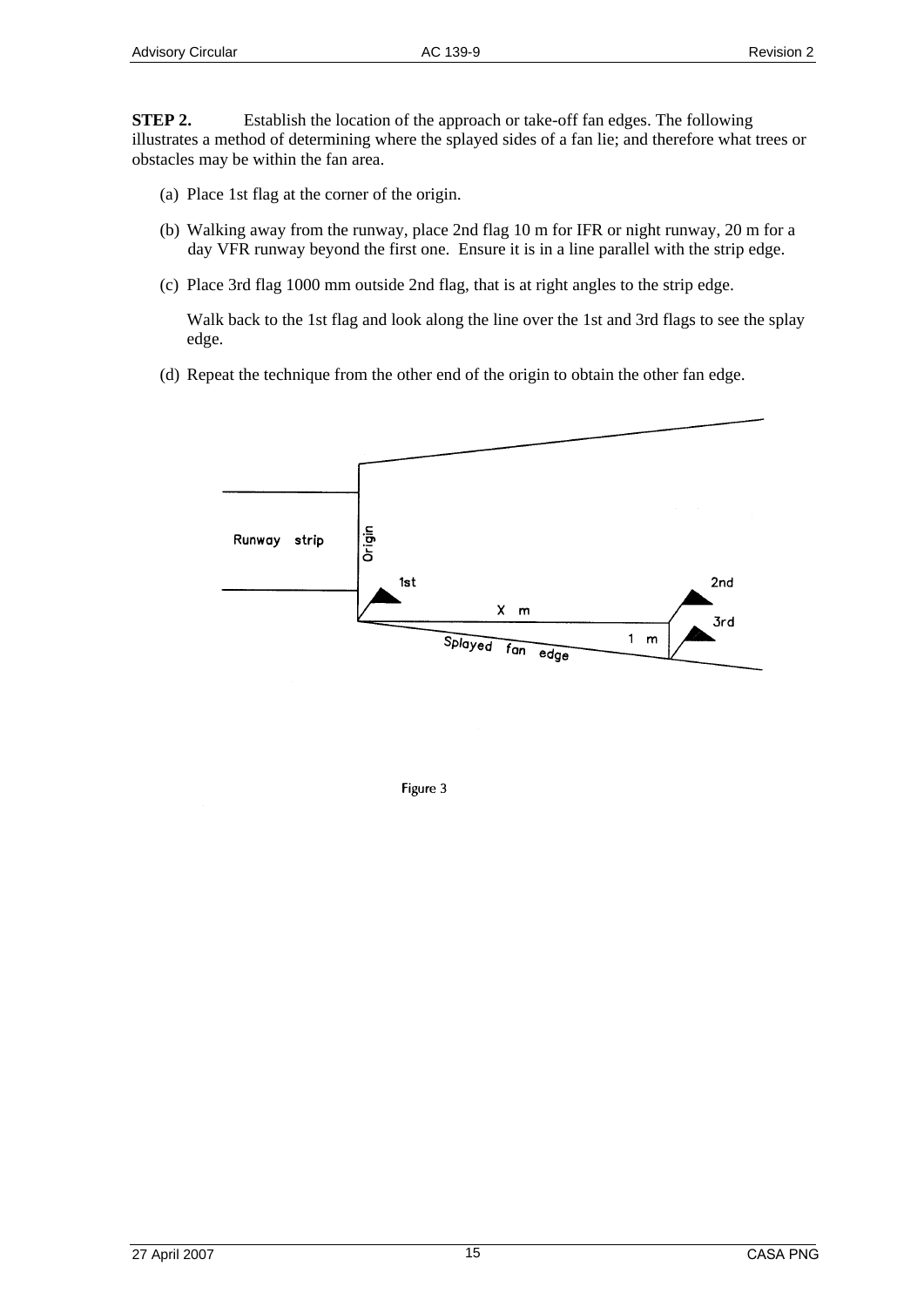**STEP 3.** Look at the approach or take-off gradient and see if it is free of infringing obstacles, or if a displaced threshold is required.

This method assumes the use of an Abney level, or similar instrument, sighted for convenience, at 1000 mm above ground level.

Alternatively two poles, 1000 mm and 2000 mm long respectively, with a short cross bar on the top of each can be used for a simple check. A person has to hold each pole, spaced exactly 20 m apart. You then sight across the top of the lower pole to the top of the other. The bottoms of the poles must be on the same level as the origin.

(a) Because the Abney level is used 1000 mm above the ground (that is 1000 mm above the origin level), and the required gradient is 1:20, go 20 m beyond the runway end and check across the full width of the fan that the 1:20 gradient is clear above all obstacles.

In this case a displaced threshold is not necessary. The gradient is clear. The Effective Operational Length for landing or take-off will be the full length of the runway.



Figure 4

(b) If an obstacle penetrates the gradient -

Go to where the 1:20 gradient just clears the worst infringing obstacle in the fan.

Because the Abney was 1000 mm off the ground, the point at which the 1:20 gradient meets the ground is 20 m behind you.

This is the point at which to mark the displaced threshold.

Measure the distance from the displaced threshold to the end of the runway. The total landing distance will be the runway length reduced by this displacement.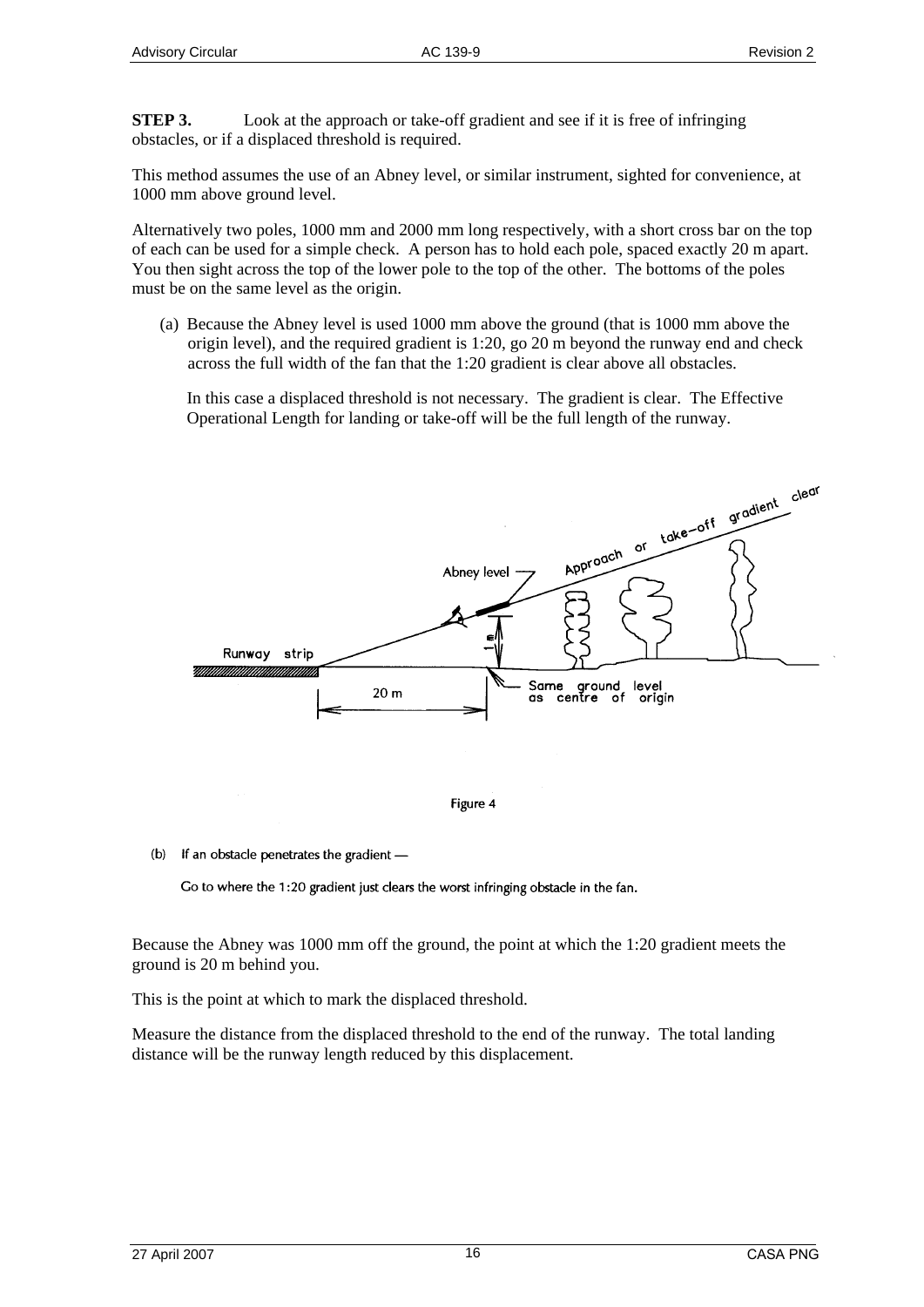$\overline{A}$ 





**STEP 4.** The aerodrome data required by aeroplane operators, and that promulgated in the Aeronautical Information Publication (AIP), is:

- (a) the actual dimensions of each runway and its associated strip, together with clearway and stopway; and
- (b) the declared distances or effective operational lengths of each runway, based on the required take-off and approach obstruction surfaces including any starter extension that may exist.

The following examples are based on a land aerodrome used only for VFR by day and having a runway length of 960 m. The runway designation is RWY 16/34, and obstacle free gradients for take-off and landing are 1:20.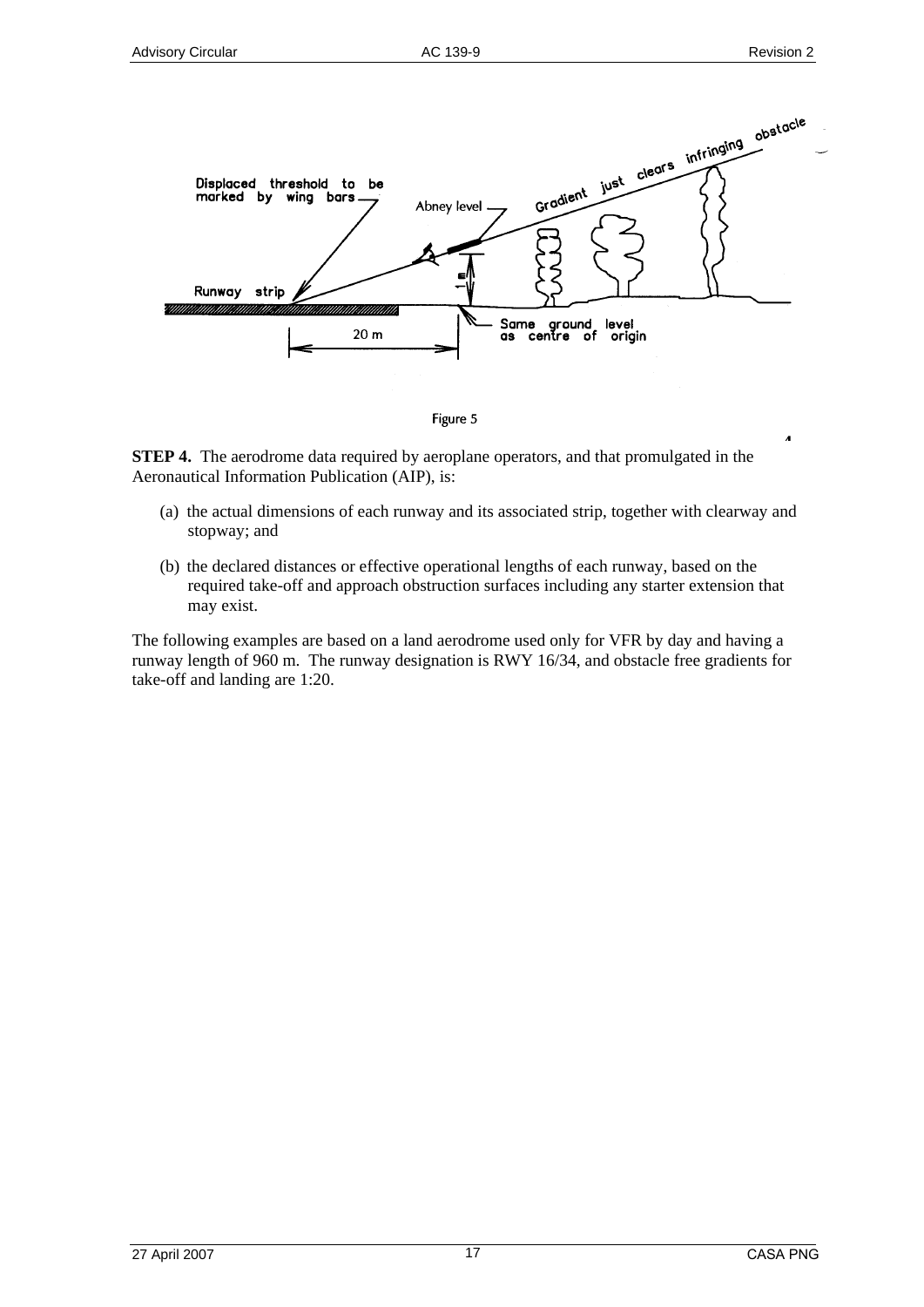#### **Example 1. Calculation of landing distance**

The mathematical calculations are:



Figure 7

The existence of a starter extension (which can only be used for the take-off run) is irrelevant to the landing distance.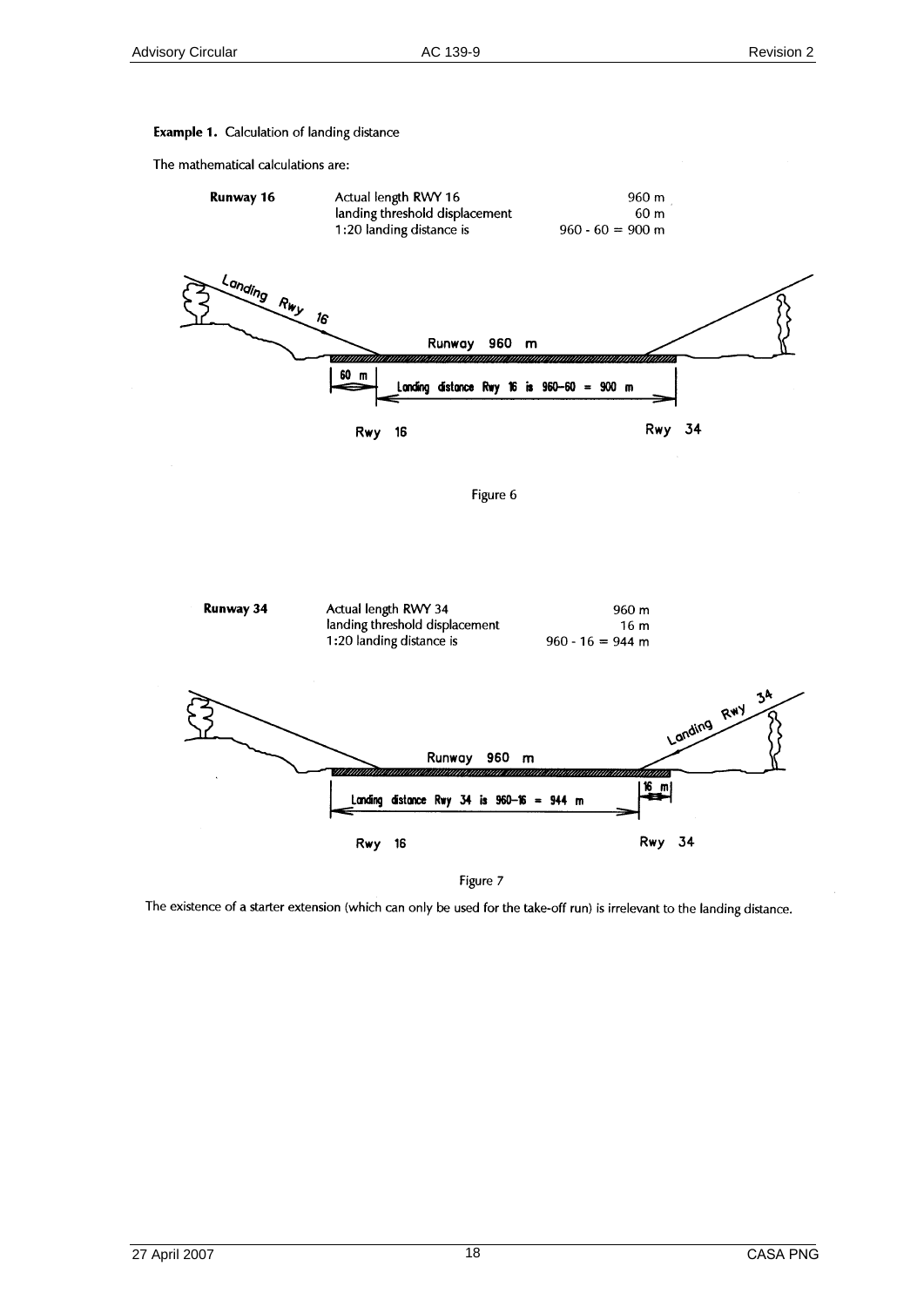







If runway 34 had a starter extension of 100 m, the effective take-off distance would be increased by this amount, that is, to  $1000 \, \text{m}$ .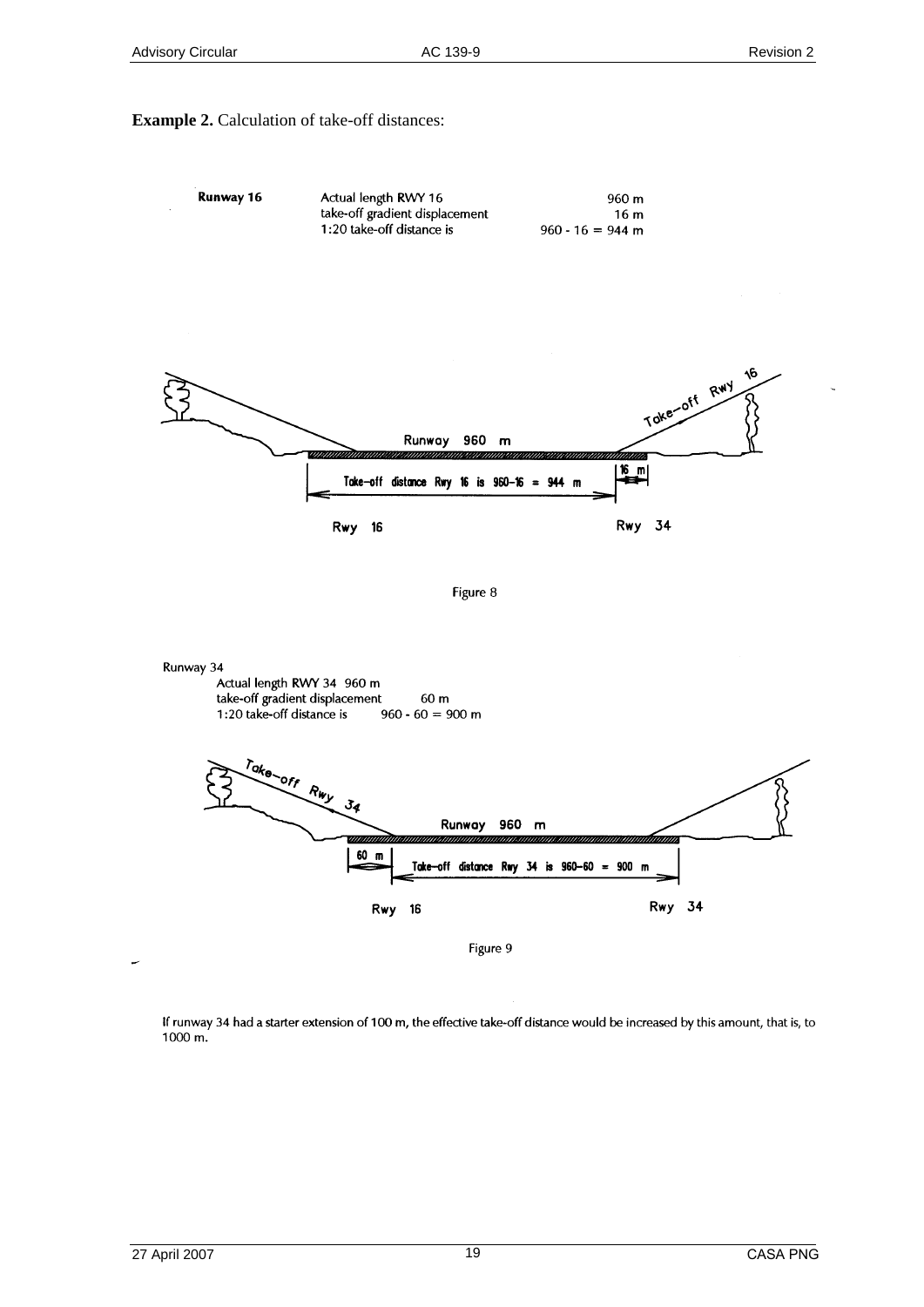

**1.5** All the previous examples are based on aerodromes used only by day VFR.

**1.5.1** The same aerodromes could be equipped with night lighting or have an instrument approach. In this case the required approach and take-off gradients are 1:40 and the fan splay is greater at 1:10.

**1.5.2** Calculating landing and take-off distances is done in the same manner as for the 1:20 day examples. Use of the Abney level is also similar except that the point from which it is used will be 40 m away from where the gradient meets the ground — assuming it is sighted from 1000 mm above the origin level.

**1.5.3** Figure 11 illustrates both the 1:20 gradients and the 1:40 gradients and resultant effective operational lengths.



Figure 11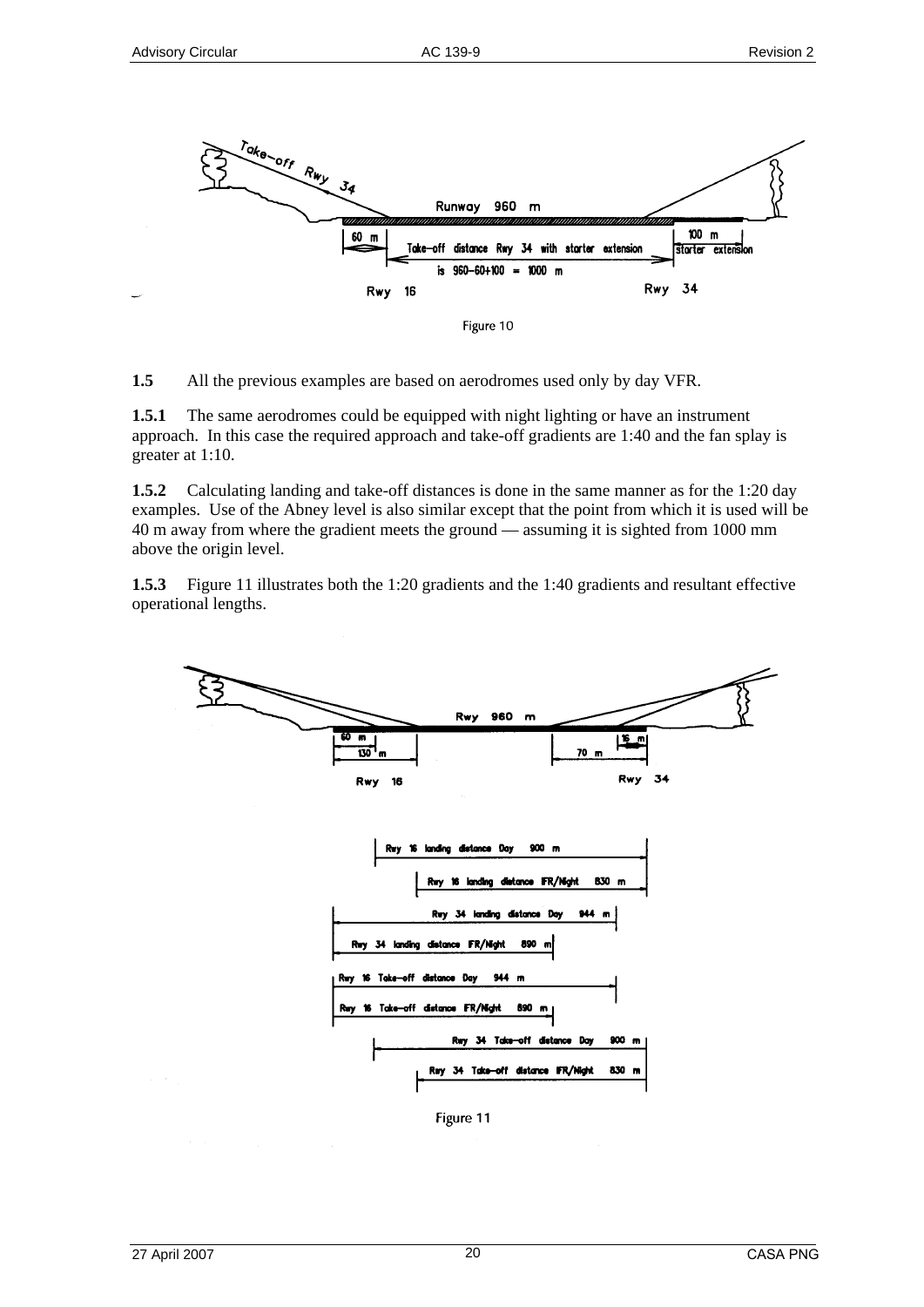These runway effective operational lengths would be like this:

| <b>RWY</b> | Take-off<br>distance                    |            | Landing<br>distance              |            |
|------------|-----------------------------------------|------------|----------------------------------|------------|
|            | <b>IFR</b><br>Day<br>or<br><b>Night</b> |            | <b>IFR</b><br>or<br><b>Night</b> | Day        |
|            | 1:40                                    | 1:20       | 1:40                             | 1:20       |
| 16<br>34   | 890<br>830                              | 944<br>900 | 830<br>890                       | 900<br>944 |

# **2 Determining the group rating of a runway**

**2.1** This Appendix has shown how to determine where the obstacle free surfaces are located at the ends of a runway, and how to calculate runway EOL. The last bit of data that has to be published is the runway's group rating.

**2.2** The performance group rating system has been in use for a number of years as a simple method for operators of aeroplanes with a MCTOW of 2270 kg or less to determine the adequacy of the runway length for their particular aeroplane type.

**2.3** Each aircraft type with a MCTOW of 2270 kg or below is given a group rating number in the aircraft flight manual. The number for a particular aircraft type is determined on the basis of its take-off and landing performance.

**2.4** Each runway is given a group number and, in practice, a pilot may use any runway that has a group number equal to or greater than the aeroplane group rating for the aeroplane type.

**2.5** To find the group rating, there are two steps to be taken:

(a) Consult Table 1, below, to find the highest group rating number for the runway EOL; and

(b) Use the graph to apply a correction factor for any runway slope.

### **STEP 1. A level runway**

For each group rating the table gives the minimum length of level grass runway that is required corrected for altitude.

For aerodrome elevations between the 500 foot intervals, the runway length has to be extrapolated.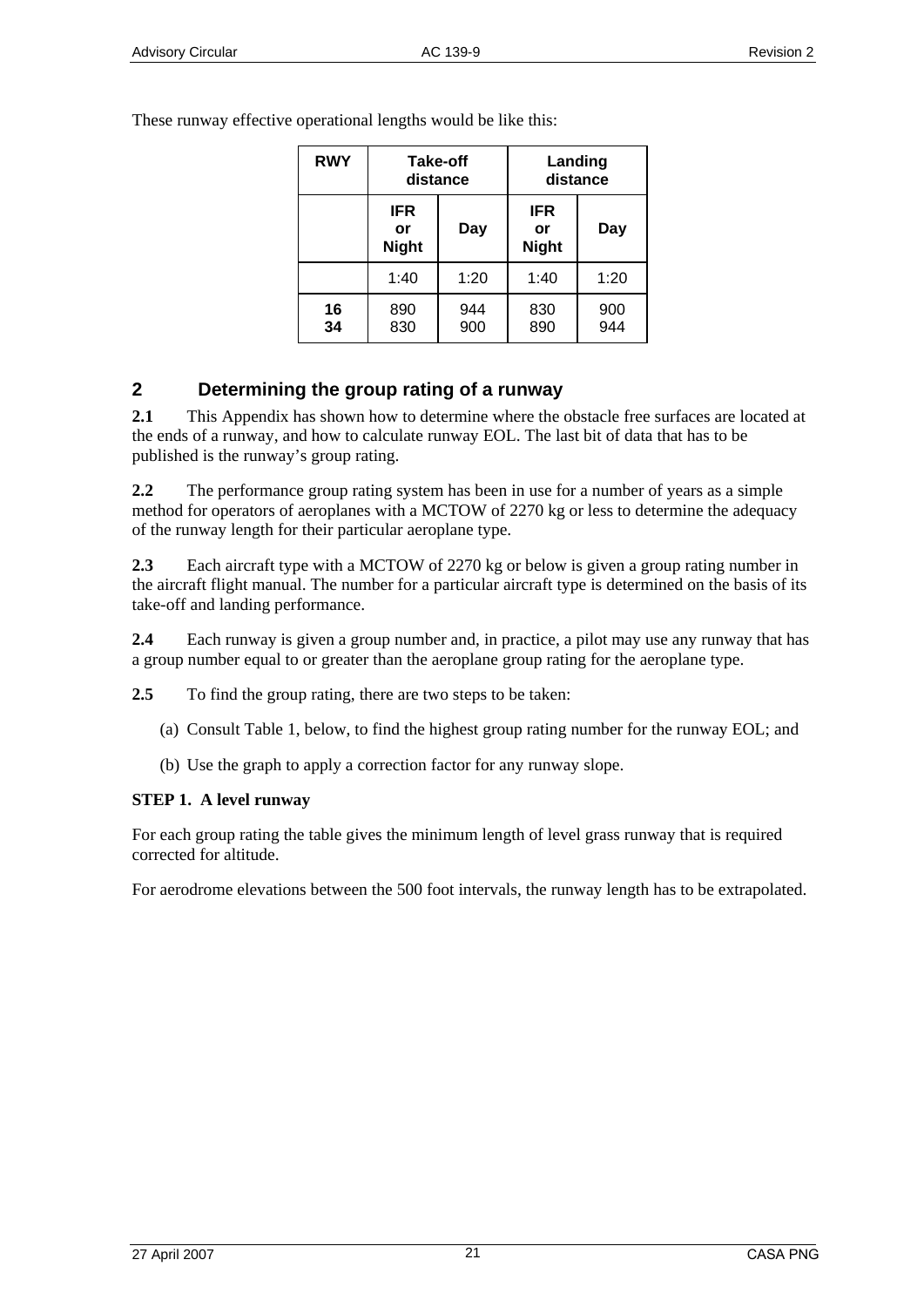**Example 1.** What is the group rating for a non-sloping 672 m runway, 500 ft AMSL?

**Answer:** At 500 ft AMSL Group 5 requires 680 m.

Since the runway is just under this length it will be only Group 4.

**Example 2.** What is the group rating for a non-sloping 895 m runway, at 350 ft elevation?

| <b>Answer:</b> | Group 7 requires | 902 m at 500 ft |
|----------------|------------------|-----------------|
|----------------|------------------|-----------------|

and 823 m at sea level

the difference  $= 79$  m divided by 10 (for 50 ft intervals)

 $=$  approximately 8 m more is needed for every 50 ft increase in elevation

Group 7 requires 823 (sea level) +  $[7 \times 8 \text{ m}]$  (at 350 ft) = 823 + 56 = 879 m.

Since the runway is 895 m long, group 7 aircraft could use it.

| Minimum Length Required, of Level Grass Runway, for each Group Rating |                                |                 |                 |         |                   |                  |         |
|-----------------------------------------------------------------------|--------------------------------|-----------------|-----------------|---------|-------------------|------------------|---------|
|                                                                       | Elevation above mean sea level |                 |                 |         |                   |                  |         |
| Group<br>Rating                                                       | <b>SL</b>                      | 500 ft          | 1000 ft         | 1500 ft | 2000 ft           | 2500 ft          | 3000 ft |
|                                                                       | $300 \text{ m}$                | 323 m           | 341 m           | 363 m   | 384 m             | 404 m            | 424 m   |
| $\overline{2}$                                                        | 381 m                          | 402 m           | 430 m           | 454 m   | 482 m             | 510 m            | 533 m   |
| 3                                                                     | 457 m                          | 485 m           | 512 m           | 546 m   | 579 m             | 610 m            | 634 m   |
| 4                                                                     | 549 m                          | 582 m           | 616 m           | 655 m   | 695 m             | 728 m            | 762 m   |
| 5                                                                     | 640 m                          | 680 m           | 719 m           | 765 m   | $811 \text{ m}$   | 850 m            | 890 m   |
| 6                                                                     | 732 m                          | 774 m           | 823 m           | 872 m   | $924 \text{ m}$   | 968 m            | 1058 m  |
| 7                                                                     | 823 m                          | $902 \text{ m}$ | $927 \text{ m}$ | 981 m   | 1039 <sub>m</sub> | $1085 \text{ m}$ | 1146 m  |
| 8                                                                     | 914 m                          | 969 m           | 1027 m          | 1088 m  | 1152 $m$          | 1204 m           | 1265 m  |

**Table 1. Group Rating numbers**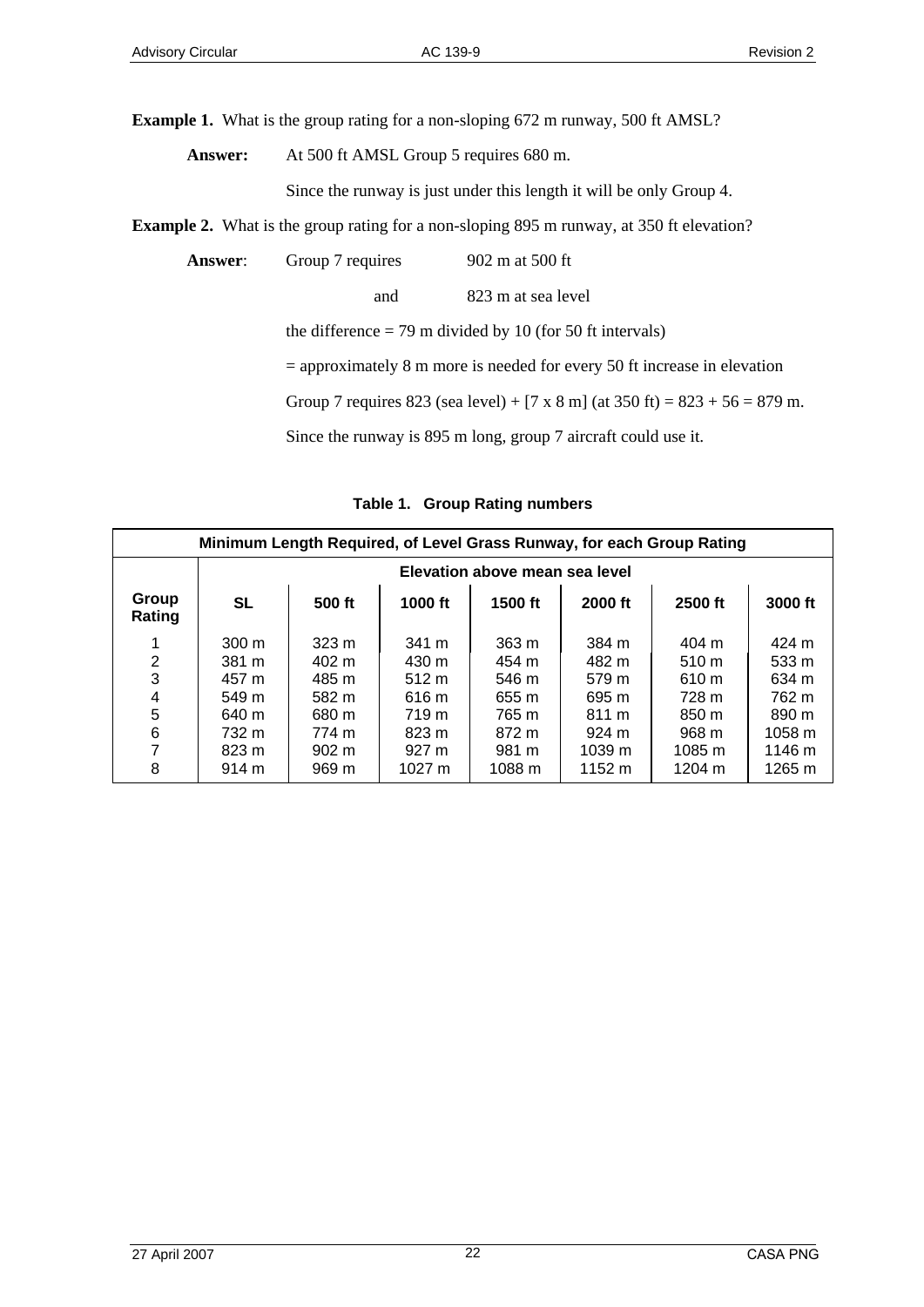

**GROUP RATING - RUNWAY SLOPE GRAPH** Guidance data for aircraft below 2270 kg MCTOW

**DOWNHILL** 

**UPHILL** 

elevation change<br>runway length Note: Slope is the ratio of

expressed in common units as a percentage



| 2% 1°09'    |  |
|-------------|--|
|             |  |
| 4% 2°18'    |  |
| $6\%$ 3°26' |  |
|             |  |
|             |  |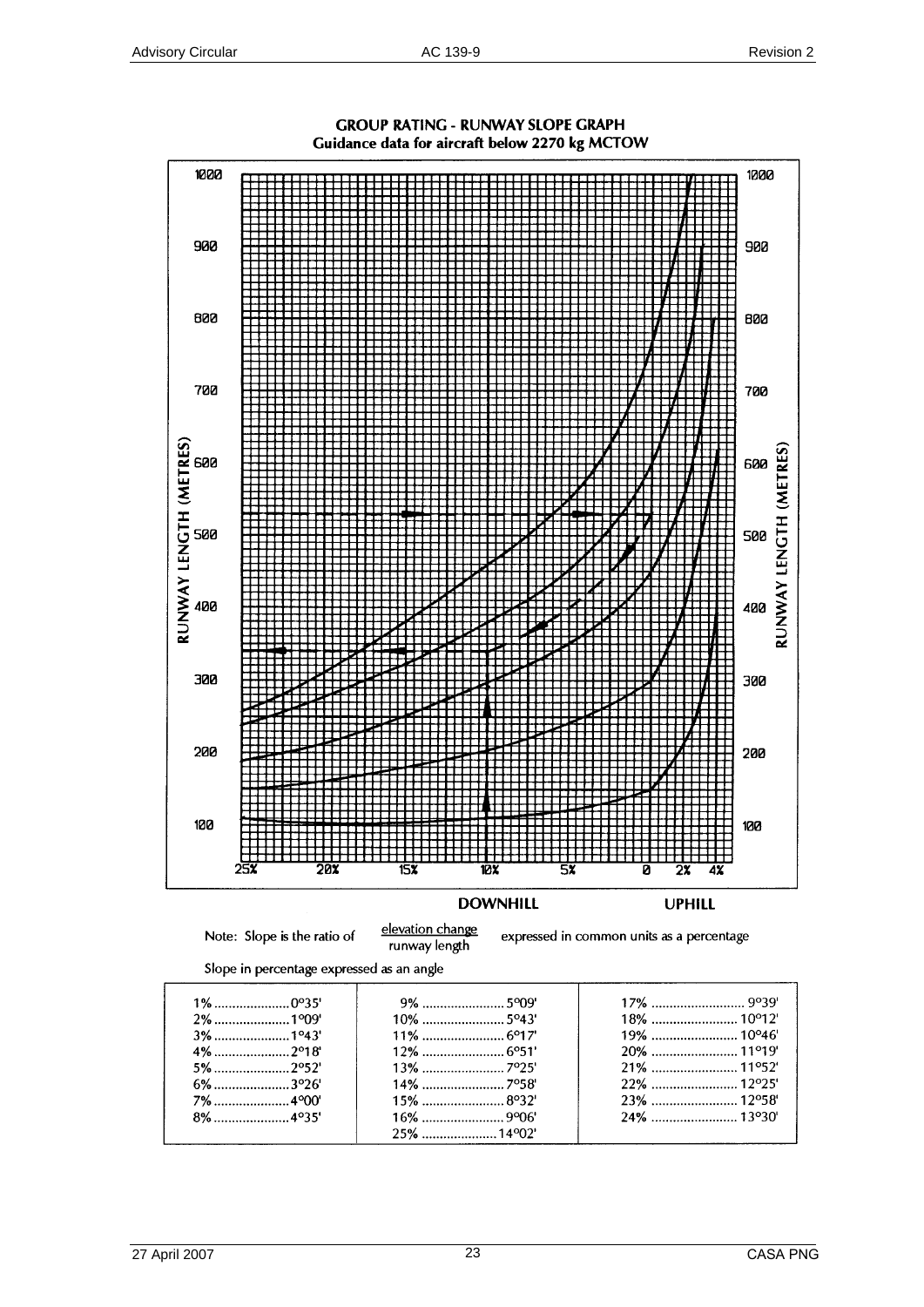#### **STEP 2. A sloping runway**

If the runway has a slope the Group Rating number may have to be modified.

An aircraft landing uphill will need less runway than it would if level. Or an aircraft landing downhill will need a greater distance for stopping. The reverse will apply for take-off.

(Wind is another factor that has to be applied, but this can only be done on the day, by the pilot.)

Using the "Group Rating - Runway Slope Graph", determine the increased or decreased length required then repeat Step 1 to find the Group Rating, allowing for the uphill or downhill slope for landing and for take-off.

**Example 3** Taupo Elevation 1335 ft AMSL; Runway 11 731 m long; sloping 1.15 percent up. What is the group rating for each runway 11/29 for take-off and landing?

**Calculation:** At 1000 ft Group 5 requires 719 m

1500 ft Group 5 requires  $765 \text{ m} = 46 \text{ ft}$  difference over 500 ft

At 1335 ft Group 5 would require 31 m more than at 1000 ft elevation = 750 m

Since runway 11/29 is a little less than 750 m long it must be Group 4.

#### **Now to look at the slope graph:**

Runway 11 is 731 m long and slopes up 1.15 percent.

The take-off distance uphill will be as though using a shorter but level runway; the landing distance will be as though on a longer level runway.

From the graph the slope corrected distances equate to 665 m and 822 m.

Take-off RWY 11 is as though on a 665 m level runway = Group 4 (which by extrapolation requires a minimum of 642 m).

Landing RWY 11 is as though on a 822 m level runway = Group 5 (which by extrapolation requires a minimum of only 750 m).

The figures for RWY 29 will be just the opposite - Group 5 for take-off down hill and Group 4 for landing downhill.

Tabulated it will look like this:

#### **TAUPO**

| <b>RWY</b> | <b>GROUP</b> | <b>SLOPE</b><br><b>DAY</b><br>1:20 | <b>TAKE-OFF DISTANCE</b><br><b>DAY</b><br>1:20 | <b>LANDING DISTANCE</b> |
|------------|--------------|------------------------------------|------------------------------------------------|-------------------------|
| 11         | 5            | 1.15U<br>1.15U                     | 731                                            | 731                     |
| 29         | 5            | 1.15D<br>1.15D                     | 731                                            | 731                     |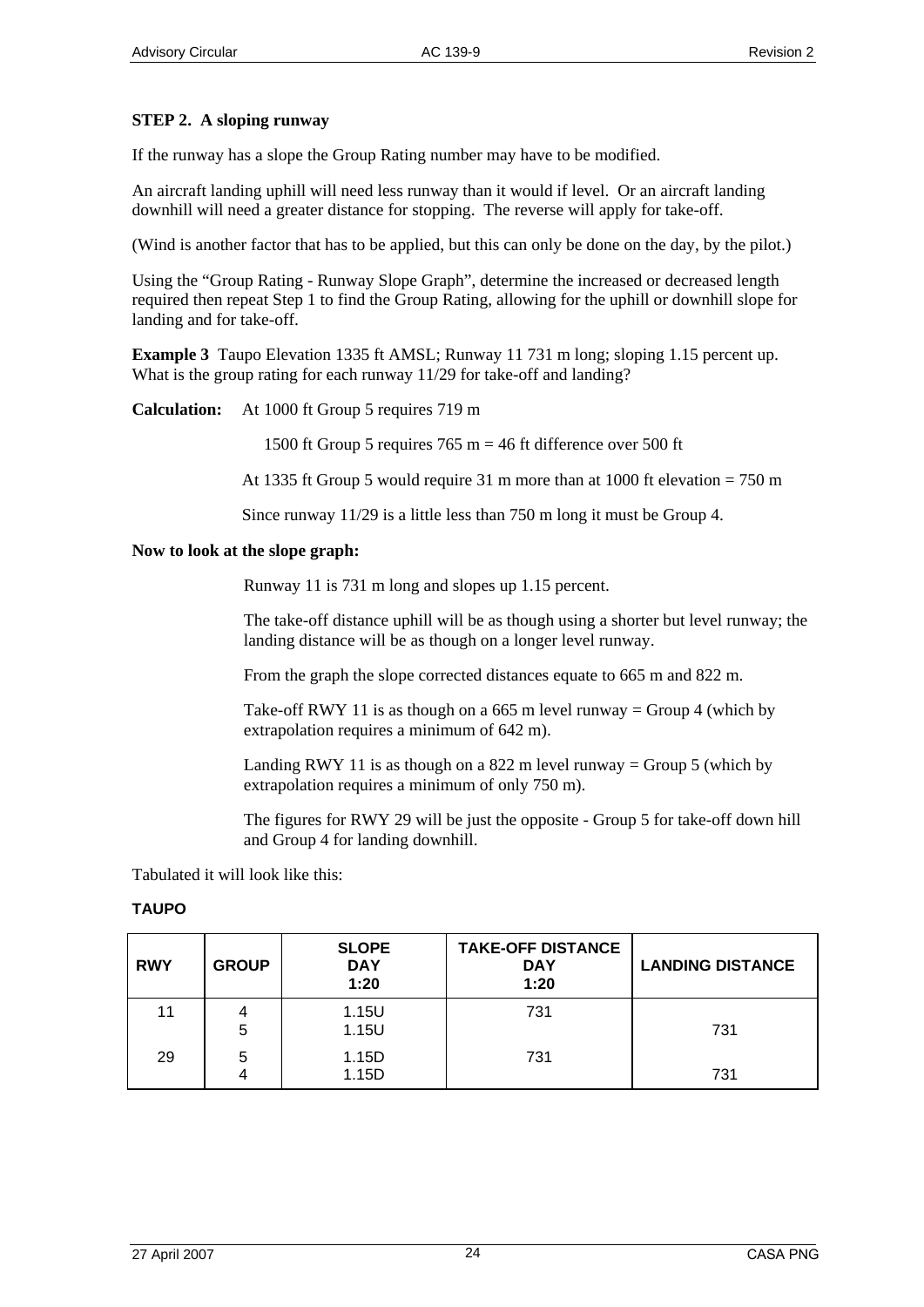# **APPENDIX 3 – AERODROME TAKE-OFF SURFACE AREA OBSTACLE SURVEYS**

### **1 General**

**Take-off flight path obstacle information.** The promulgated runway take-off flight path obstacle information is used for planning the take-off weights of Group A aeroplanes so as to ensure that they can clear all obstacles in the event of an engine failure during take-off. Promulgation of the information as an aerodrome obstacle chart or by descriptive text is the responsibility of AIS on receipt of the survey data from the aerodrome operator.

## **2 Obstruction surveys**

**2.1** Survey specifications. The survey specifications are based on ICAO Annex 4, Chapter 3 -Aerodrome Obstruction Charts Type A and are intended to provide detailed data from which obstacle charts or descriptive text can be derived.

**2.2 Units of measurement.** Elevations are to be to the nearest foot and linear dimensions are to be to the nearest half-metre. Co-ordinates are to be expressed in degrees, minutes, and seconds referenced to the WGS84 datum. (Chatham Islands use Chatham datum 1979.)

**2.3 Significant obstacles.** Obstacles in the take-off flight path area which project above a plane surface having a 1.2 percent slope and having a common origin with the take-off flight path area, are regarded as significant obstacles. A nominal vehicle height of 4500 mm is to be assumed to be at the nearest point from the origin of any road or railway line within the take-off flight path area.

**2.4 Take-off flight path area.** The flight path take-off area consists of a quadrilateral area on the surface of the earth lying directly below, and symmetrically about, the take-off flight path. This area has the following characteristics:

- (a) it commences at the end of the area declared suitable for take-off (that is, at the end of the runway or clearway as appropriate);
- (b) its width at the point of origin is 180 m and this width increases at the rate of 0.25D to a maximum of 1800 m, where D is the distance from the point of origin; and
- (c) it extends to the point beyond which no significant obstacles exist or to a distance of 10 kilometres, whichever is the lesser.

**2.5 Obstacle data and information.** The following information and data is required to be provided for each runway and its associated take-off flight path area:

- (a) **Point of origin**. The point of origin location and elevation above mean sea level (AMSL) for each runway regularly used by Group A aircraft. The elevation of the point of origin is taken as the highest point of ground level along the centreline between the runway end and the end of the runway strip or clearway.
- (b) **Runway**:
	- (i) runway designation;
	- (ii) the following declared distances
		- take-off run available (TORA);
		- accelerate-stop distance (ASDA);
		- take-off distance available (TODA); and